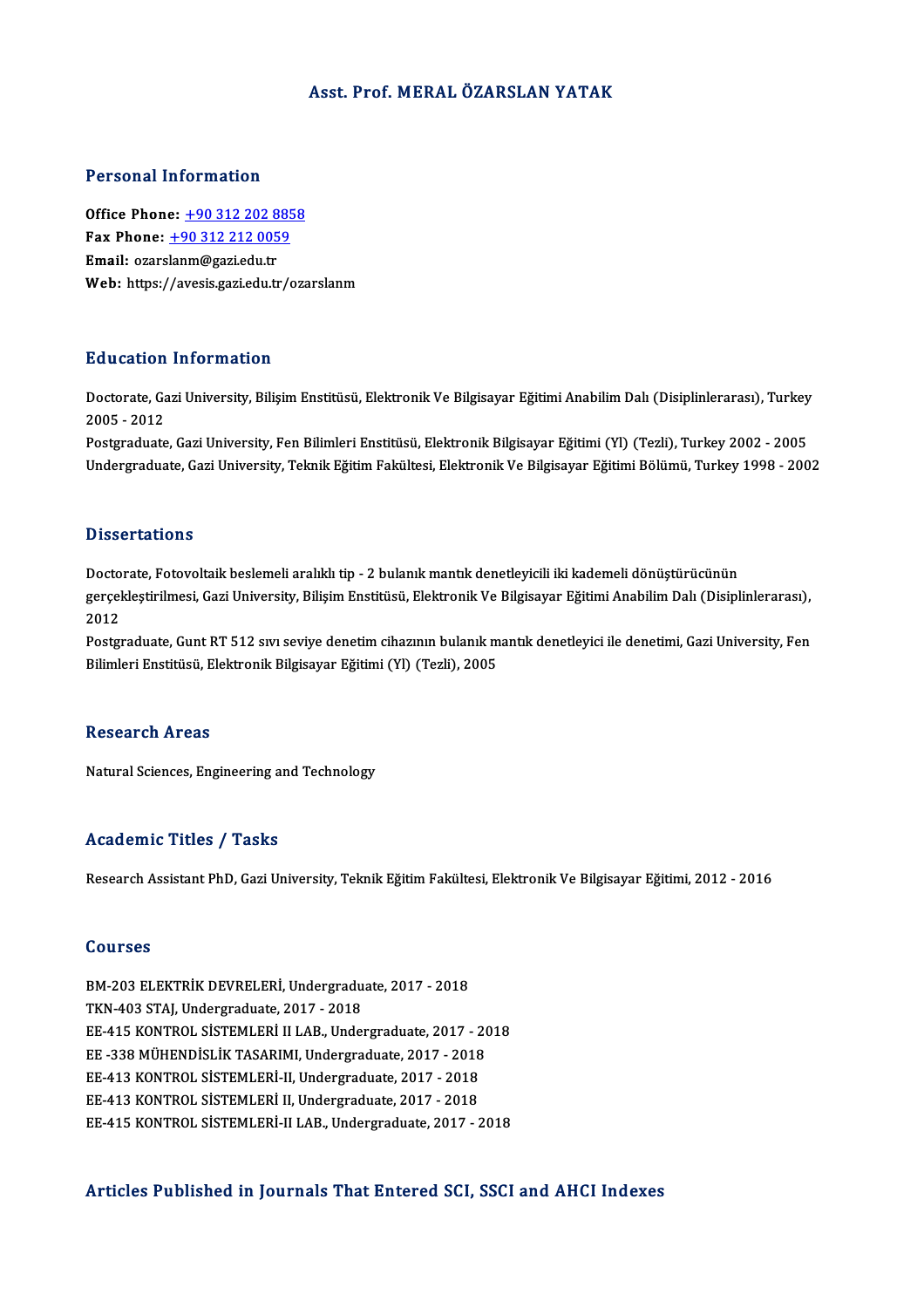- I. Ride Comfort-Road Holding Trade-off Improvement of Full Vehicle Active Suspension System by<br>Interval Tyne 3 Eugey Control Ride Comfort-Road Holding Tr<br>Interval Type-2 Fuzzy Control<br>Yetak M. SAHIN F Ride Comfort-Ro<br>Interval Type-2 |<br>Yatak M., ŞAHİN F.<br>ENCINEERINC SCU Interval Type-2 Fuzzy Control<br>Yatak M., ŞAHİN F.<br>ENGINEERING SCIENCE AND TECHNOLOGY-AN INTERNATIONAL JOURNAL-JESTECH, vol.24, no.1, pp.259-270,<br>2021 (Journal Indoved in SCI) Yatak M., ŞAHİN F.<br>ENGINEERING SCIENCE AND T<br>2021 (Journal Indexed in SCI)<br>Tuno 2 furry logic control ENGINEERING SCIENCE AND TECHNOLOGY-AN INTERNATIONAL JOURNAL-JESTECH<br>2021 (Journal Indexed in SCI)<br>II. Type-2 fuzzy logic control of a photovoltaic sourced two stages converter<br>PAVÖ E. ÖZARSLAN VATAK M
- 2021 (Journal Indexed in SCI)<br>**Type-2 fuzzy logic control of**<br>BAY Ö. F. , ÖZARSLAN YATAK M.<br>JOUPNAL OF INTELLICENT & FU BAY Ö. F. , ÖZARSLAN YATAK M.<br>JOURNAL OF INTELLIGENT & FUZZY SYSTEMS, vol.35, no.1, pp.1103-1117, 2018 (Journal Indexed in SCI) BAY Ö. F. , ÖZARSLAN YATAK M.<br>JOURNAL OF INTELLIGENT & FUZZY SYSTEMS, vol.35, no.1, pp.1103-1117, 2018 (Journal Indexed in SCI)<br>III. A practical application of the interval type-2 fuzzy controller for a photovoltaic so
- **JOURNAL OF INTE<br>A practical appli<br>boost converter<br>ÖZABSLAN VATAK** A practical application of the<br>boost converter<br>ÖZARSLAN YATAK M., BAY Ö. F.<br>JOUPNAL OF INTELLICENT & EL boost converter<br>ÖZARSLAN YATAK M., BAY Ö. F.<br>JOURNAL OF INTELLIGENT & FUZZY SYSTEMS, vol.26, no.6, pp.3021-3035, 2014 (Journal Indexed in SCI)

# Articles Published in Other Journals

- rticles Published in Other Journals<br>I. Design and Implementation of Android-Based Autonomous Human Tracking Vehicle<br>ÖZARSLAN VATAKAL GÖKTAS R. DURAN F. Mes Tublished in Scher Journals<br>Design and Implementation of Android<br>ÖZARSLAN YATAK M., GÖKTAŞ B., DURAN F. Design and Implementation of Android-Based Autonomous Human Tracking Vehicle<br>ÖZARSLAN YATAK M., GÖKTAŞ B., DURAN F.<br>Bilişim Teknolojileri Dergisi, vol.11, no.2, pp.157-162, 2018 (Other Refereed National Journals)<br>Belishili ÖZARSLAN YATAK M., GÖKTAŞ B., DURAN F.<br>Bilişim Teknolojileri Dergisi, vol.11, no.2, pp.157-162, 2018 (Other Re<br>II. Reliability Assessments of Infant Incubator and the Analyzer<br>ÖZDEMİRCİ E. ÖZARSLAN YATAK M. DIRAN E. CANAL
- Bilişim Teknolojileri Dergisi, vol.11, no.2, pp.157-162, 2018 (C)<br>Reliability Assessments of Infant Incubator and the Ar<br>ÖZDEMİRCİ E., ÖZARSLAN YATAK M., DURAN F., CANAL M. R.<br>CAZLUNIVERSITY JOURNAL OF SCIENCE vol.27, no.4 GAZI UNIVERSITY JOURNAL OF SCIENCE, vol.27, no.4, pp.1169-1175, 2014 (Refereed Journals of Other Institutions) ÖZDEMİRCİ E., ÖZARSLAN YATAK M., DURAN F., CANAL M. R.

# msututions)<br>Refereed Congress / Symposium Publications in Proceedings

- efereed Congress / Symposium Publications in Proceedings<br>I. Design and Application of Printed Circuit Board Transfer Machine I. Design and Application of Printed Circuit Board Transfer Machine<br>CANAL M.R., HAS M.A., DURAN F., ÖZARSLAN YATAK M. 5th International Conference on Advanced Technology Sciences (ICAT'17), 9 - 12 May 2017, pp.508-512 CANAL M. R., HAS M. A., DURAN F., ÖZARSLAN YATAK M.<br>5th International Conference on Advanced Technology Sciences (ICAT'17),<br>II. Designing and Performing of Serum Flow Rate by Microcontroller<br>FOCERS, CANAL M. B., DURAN E. Ö
- 5th International Conference on Advanced Technology Sciences (ICA<br>Designing and Performing of Serum Flow Rate by Microcont<br>KOÇER S., CANAL M. R. , DURAN F., ÖZARSLAN YATAK M., GÜVENÇ S.<br>Pres of the Third Intl Conf. on Adva Designing and Performing of Serum Flow Rate by Microcontroller<br>KOÇER S., CANAL M. R. , DURAN F., ÖZARSLAN YATAK M., GÜVENÇ S.<br>Proc. of the Third Intl. Conf. on Advances in Information Processing and Communication Technolog KOÇER S., CANAL M. R., DURAN F., ÖZARSLAN<br>Proc. of the Third Intl. Conf. on Advances in Info<br>ROMA, Italy, 10 - 11 December 2015, pp.38-42<br>Eugay Control of a Crid Connected Three Proc. of the Third Intl. Conf. on Advances in Information Processing and Communication Te<br>ROMA, Italy, 10 - 11 December 2015, pp.38-42<br>III. Fuzzy Control of a Grid Connected Three Phase Two Stage Photovoltaic System<br>ÖZARSI
- ROMA, Italy, 10 11 December 2<br>Fuzzy Control of a Grid Con:<br>ÖZARSLAN YATAK M., BAY Ö. F.<br>III International Conference on . Fuzzy Control of a Grid Connected Three Phase Two Stage Photovoltaic System<br>ÖZARSLAN YATAK M., BAY Ö. F.<br>III International Conference on Power Engineering, Energy and Electrical Drives (IEEE POWERENG 2011), 11 - 13<br>May 201 ÖZARSLAN<br>III Internat<br>May 2011<br>Sebeke Et III International Conference on Power Engineering, Energy and Electrical Drives (IEEE POWEF<br>May 2011<br>IV. Sebeke Etkileşimli Üç Fazlı İki Kademeli Fotovoltaik Sistem Modeli ve Simülasyonu<br>ÖZARSI AN VATAK M. RAV Ö. E
- May 2011<br>IV. Şebeke Etkileşimli Üç Fazlı İki Kademeli Fotovoltaik Sistem Modeli ve Simülasyonu<br>ÖZARSLAN YATAK M., BAY Ö. F. Şebeke Etkileşimli Üç Fazlı İki Kademeli Fotovoltaik Sistem Modeli ve Simülasyo<br>ÖZARSLAN YATAK M., BAY Ö. F.<br>Nükleer ve Yenilebilir Enerji Kaynakları Konferansı NUYEK2009, 28 - 29 September 2009<br>İnformatik Dorsinin İntorna
- ÖZARSLAN YATAK M., BAY Ö. F.<br>Nükleer ve Yenilebilir Enerji Kaynakları Konferansı NUYEK2009, 28 29 September 2009<br>V. İnformatik Dersinin İnternete Dayalı Öğretimi İçin Web Tabanlı İçeriğinin Geliştirilmesi ve Üretilmesi<br>Ö Nükleer ve Yenilebilir Enerji Kaynakları Ko<br>İnformatik Dersinin İnternete Dayalı<br>ÖZARSLAN YATAK M., KUBAT B., BAY Ö. F.<br><sup>7th International Educational Technology</sup>. İnformatik Dersinin İnternete Dayalı Öğretimi İçin Web Tabanlı<br>ÖZARSLAN YATAK M., KUBAT B., BAY Ö. F.<br>7th International Educational Technology Conference, 3 - 05 May 2007<br>Uraktan Făitim İsin Entesre Ofis Darsi Nin Web Taba ÖZARSLAN YATAK M., KUBAT B., BAY Ö. F.<br>7th International Educational Technology Conference, 3 - 05 May 2007<br>VI. Uzaktan Eğitim İçin Entegre Ofis Dersi Nin Web Tabanlı İçeriğinin Geliştirilmesi ve Üretilmesi
- ÖZARSLANYATAKM.,KUBATB.,BAYÖ.F. Uzaktan Eğitim İçin Entegre Ofis Dersi Nin Web Tabanlı İçeriğinin G<br>ÖZARSLAN YATAK M., KUBAT B., BAY Ö. F.<br>Akademik Bilişim 2007, Turkey, 31 January - 02 February 2007, pp.159-166<br>CUNT P.T. 512 SIVI SEVİVE DENETİM CİHAZINI
- VII. GUNT RT 512 SIVI SEVİYE DENETİM CİHAZININ BULANIK MANTIK İLE DENETİMİ<br>ÖZARSLAN YATAK M., BAY Ö. F. Akademik Bilişim 2007, Turkey,<br>GUNT RT 512 SIVI SEVİYE D<br>ÖZARSLAN YATAK M., BAY Ö. F.<br>Otomatik Kontrol Ulusel Tenları Otomatik Kontrol Ulusal Toplantısı (TOK'06), Turkey, 6 - 08 November 2006